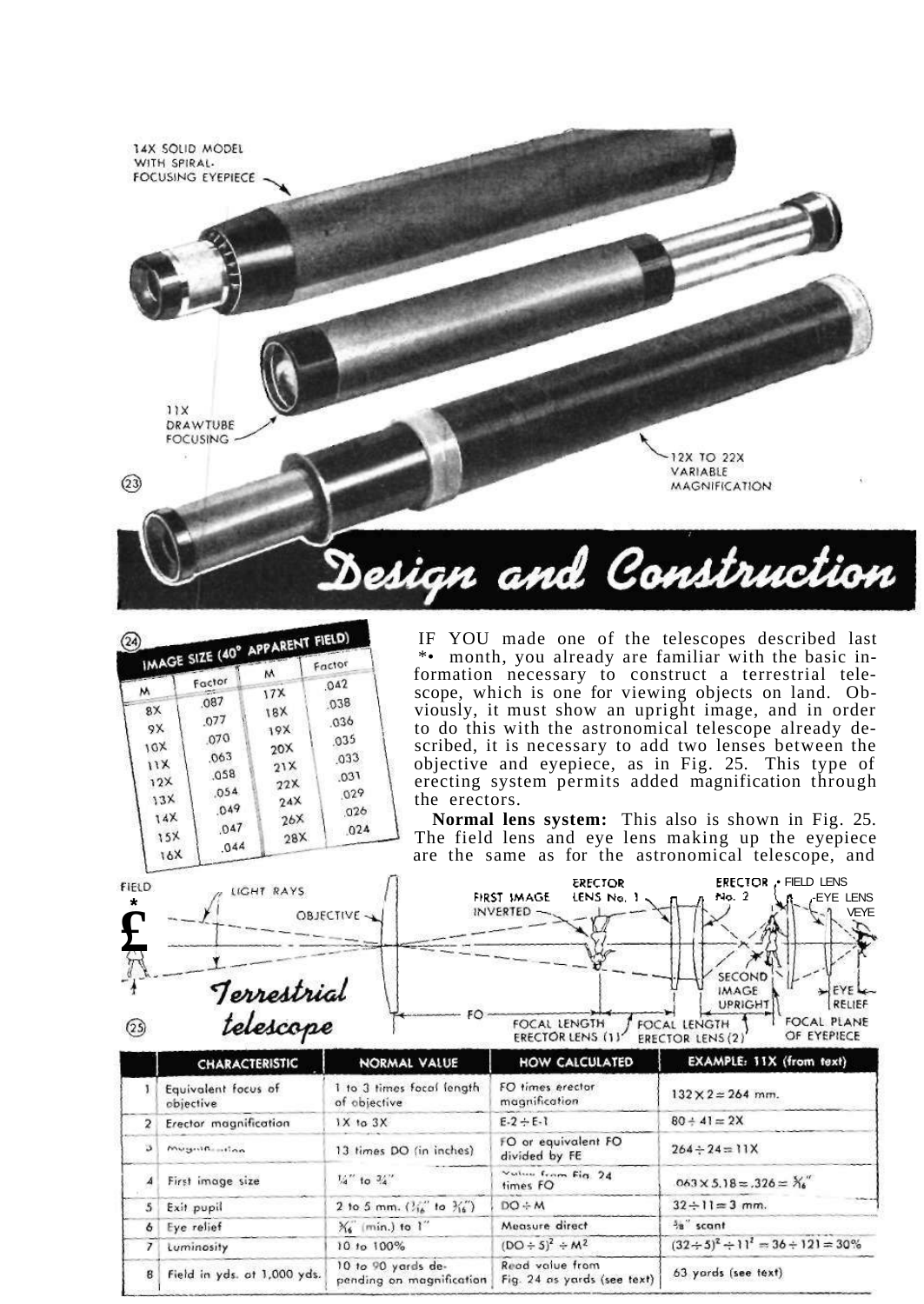

## **d TELESCOPES PART 2 Bf Sam Bwwn**

can be Huygenian, Ramsden or Kellner as previously described. The one shown here is a Ramsden. The eyepiece together with the two erectors make an erecting eyepiece, and all four lenses are mounted at a fixed spacing in the draw tube. Fig. 25 shows erectors of equal focal length, spaced at their focal lengths from the two image planes. With this setup, the erectors give unity magnification; that is, they add nothing to the magnification of the system.

**Designing- your own scope:** The best way to make a scope is to design and test your own. First, select suitable lenses, Fig. 32, and run through the simple calculations and other data. Then make a layout, tracing the light rays and, at the same time, check the system on the optical bench. This procedure, using tne 11X scope shown in Fig. 23 as an example, will be described in detail. Preliminary calculations are given in the right-hand column of the table.

**Making the layout:** Start the layout as

in Fig. 30, drawing a centerline and a line indicating the diameter of the objective. Set up the objective on an optical bench, with test copy about 20 ft. away. Take a piece of ground glass and pull it back from the objective until you. get the imago In sharp focus, Fig. 26. This image marks the first image plane. Measure the distance from objective to image plane and make a corresponding line on your layout. Next, set up the first erector lens and move it back and forth



**LENS IMAGE PICKED UP ON GROUND GLASS** 



**FIT SECOND ERECTOR . . . fIND SECOND IMAGE PLANE**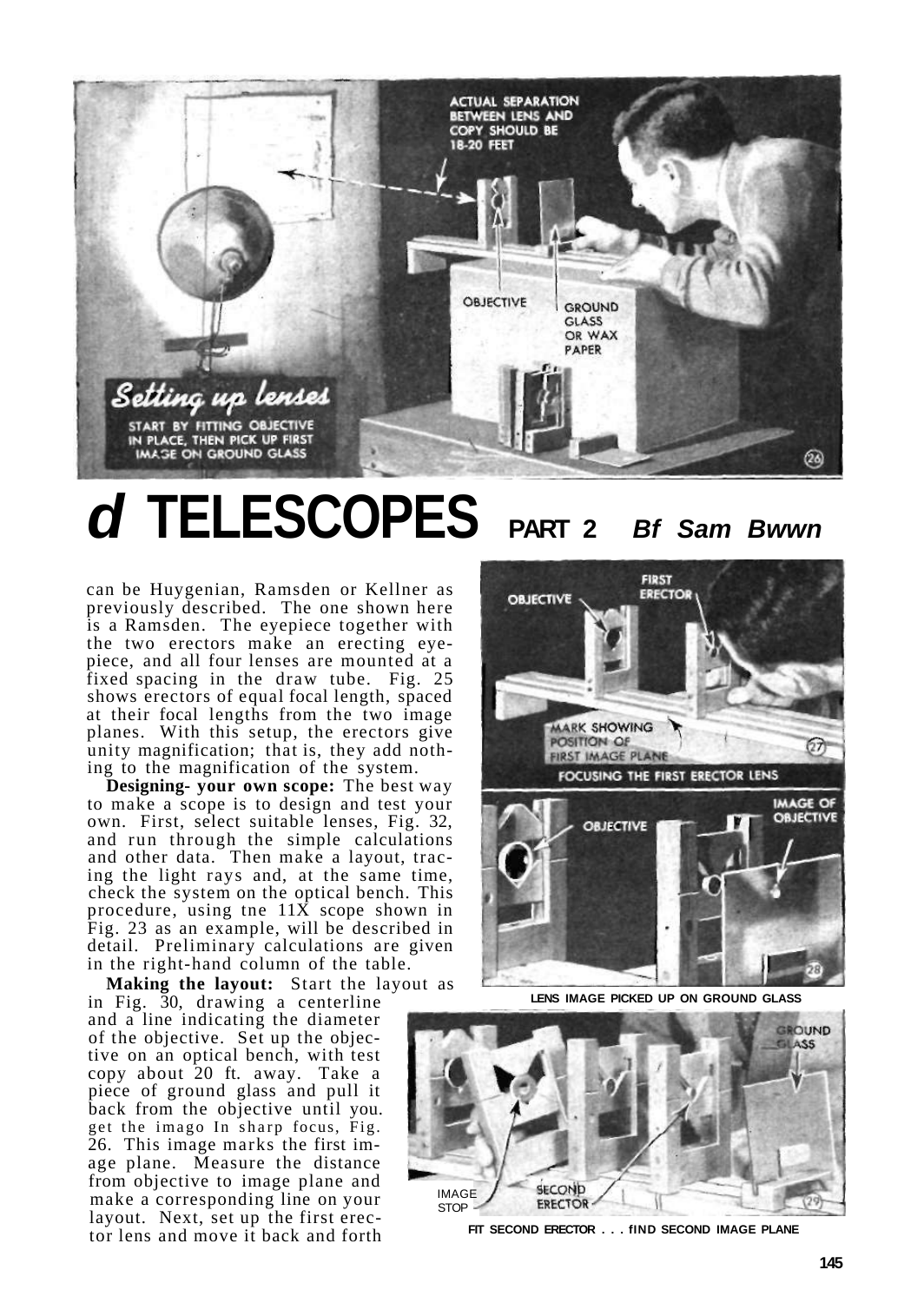

until you get the copy in sharp focus, Fig. 27. Then measure the distance from image plane or objective and mark on the layout.

**Size of image:** Find 11X magnification in Fig. 24, and opposite this read the factor, .063. Apply calculation No. 4, Fig. 25; the answer is  $f$ ;k in., which is the size of the image at the first image plane. Mark the diameter on the layout.

**Tracing the light** rays: Now, you can draw the light rays from objective to first <\_-i^io.-, Pip;. 20, using only three rays to represent the extremes, thus emln»ia«8 all of the many light rays which pass through-the telescope. The pair of marginal rays comes to a focus at the center of the image plane and continues until it strikes the first erector. The other ray is from the extreme edge of the field or picture and

will pass through the extreme edge of the same "picture" inside your telescope. The elector lens must be large enough to receive these rays.

**Close or spaced erectors:** Here you have to decide whether you want the erectors close together or spaced well apart. Either way is suitable. Close spacing has an advantage in compactness, but it also requires longer eye relief. Therefore, it is best to space the erectors farther apart in order to shorten eye relief.

**Lens image:** In wide spacing, there will be an image of the objective Wx botwoon the erectors, and in close spacing, the image will be behind the second erector. The next step is to find this lens image. Use the ground glass and move it up behind the first erector until you get a circle of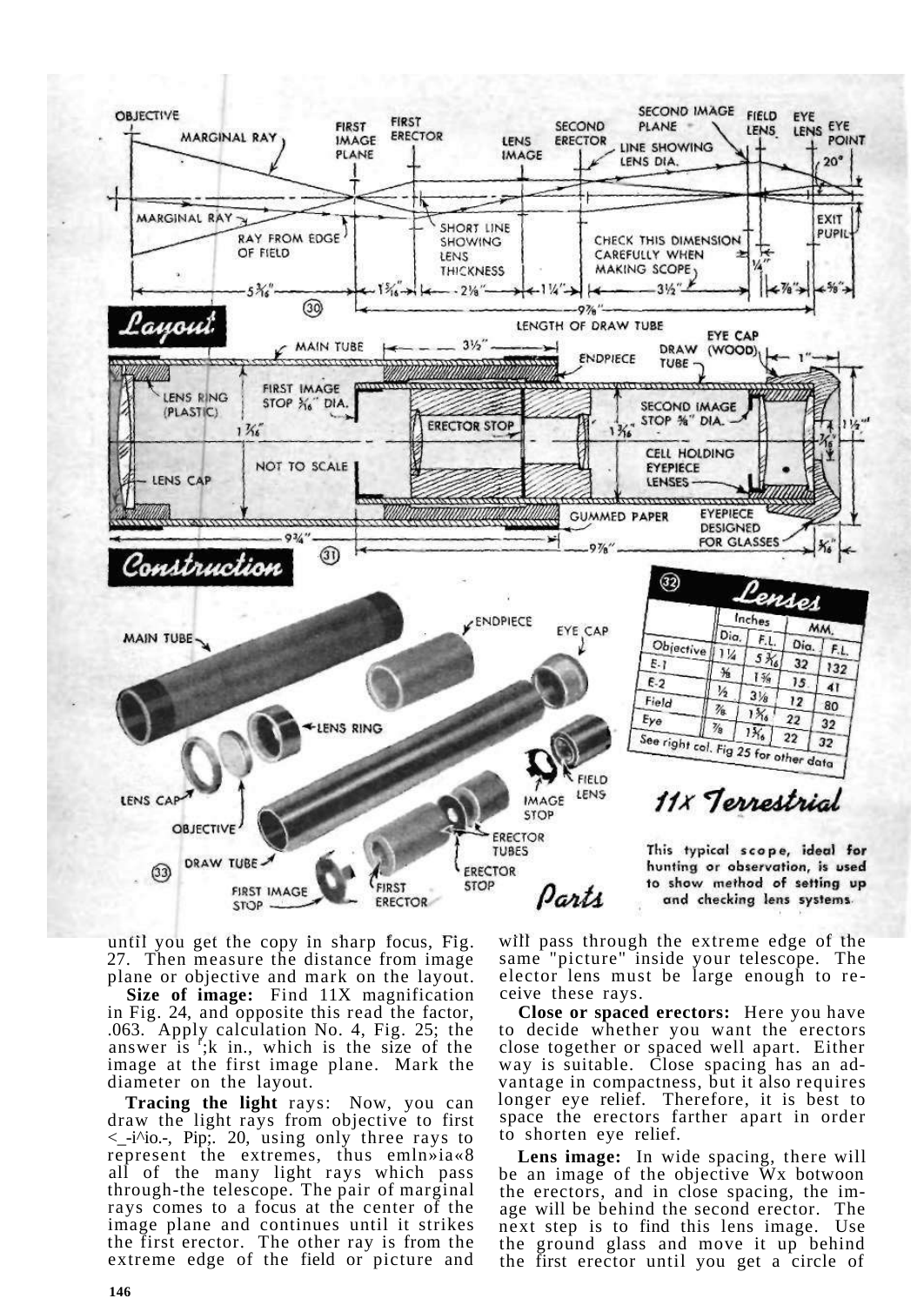

light in sharp focus as in Fig. 28. This is the lens image. Mark its size and position on the layout. Continue the light rays. The marginal rays are parallel with the centerline. Note that since they originally passed through the edge of the objective, they now will pass through the .edge of the objective image. Similarly, the ray from the edge of the field, which originally passed through the center of the objective, now passes through the center of the ob-

LINES RULED"%"

CHECKING APPARENT FIELD

**FIRST IMAGE** PLANE

jective image. These rays continue until they strike the second erector. To favor the small second erector, it is placed about *IVi*  in. behind the lens image.

**The second image:** Put the ground glass behind the second erector and pull it back until ydu get a sharp image of the copy. This is the second image plane, and will be upright. Indicate its position on the layout and make a

ring of cardboard with a central hole the same size as the first image, which is %s in. Mount this disk at the first image plane as in Fig. 29. Since you are using 2X magnification through the erectors, the image on the ground glass at the second image plane should be about *%* in. in diameter. Mark the diameter on the layout. Set up the eyepiece and focus. Mark the position of field and eye lenses on the layout. Continue the light rays from the second erector, through the second image, to the fieid lens. Fig. 34 shows the complete setup *on*  an optical bench. On the layout, you now work from the eye end to complete the ray tracing. Find the exit-pupil point, Fig. 36. Mark this point on the layout and draw a line from it to the eye-lens line at an angle of 20 deg. to the centerline. Connect this point on the eye lens with the end of the



VISUAL CHECK OF MAGNIFICATION





edge-of-field ray at the field lens. Measure the diameter of the exit pupil and draw lines parallel with the centerline, connecting them with the ends of marginal rays at the field lens.

**Mechanical construc tion:** This is shown in

Figs. 31 and 33. Two tubes are used; one houses the objective and the other carries the erecting eyepiece. The hole in the eye cap is determined by the 20-deg. line on the layout. The depth of the eye cap should be such as to set the proper eye relief. The one shown is shallow for use with eye glasses. The scope as set up is focused at 20 ft., which represents the longest extension required.

**Visual check of magnification:** Make a visual test by looking through the telescope with one eye and directly at the copy with tho other eye, Fig. 35. You will see the two views one over the other. Note sizes; that is, so many fines of copy as seen by scope covers the full sheet of copy as seen by eye. Now measure the two distances. In this particular case, 1% in. of copy seen through the scope covers the full height of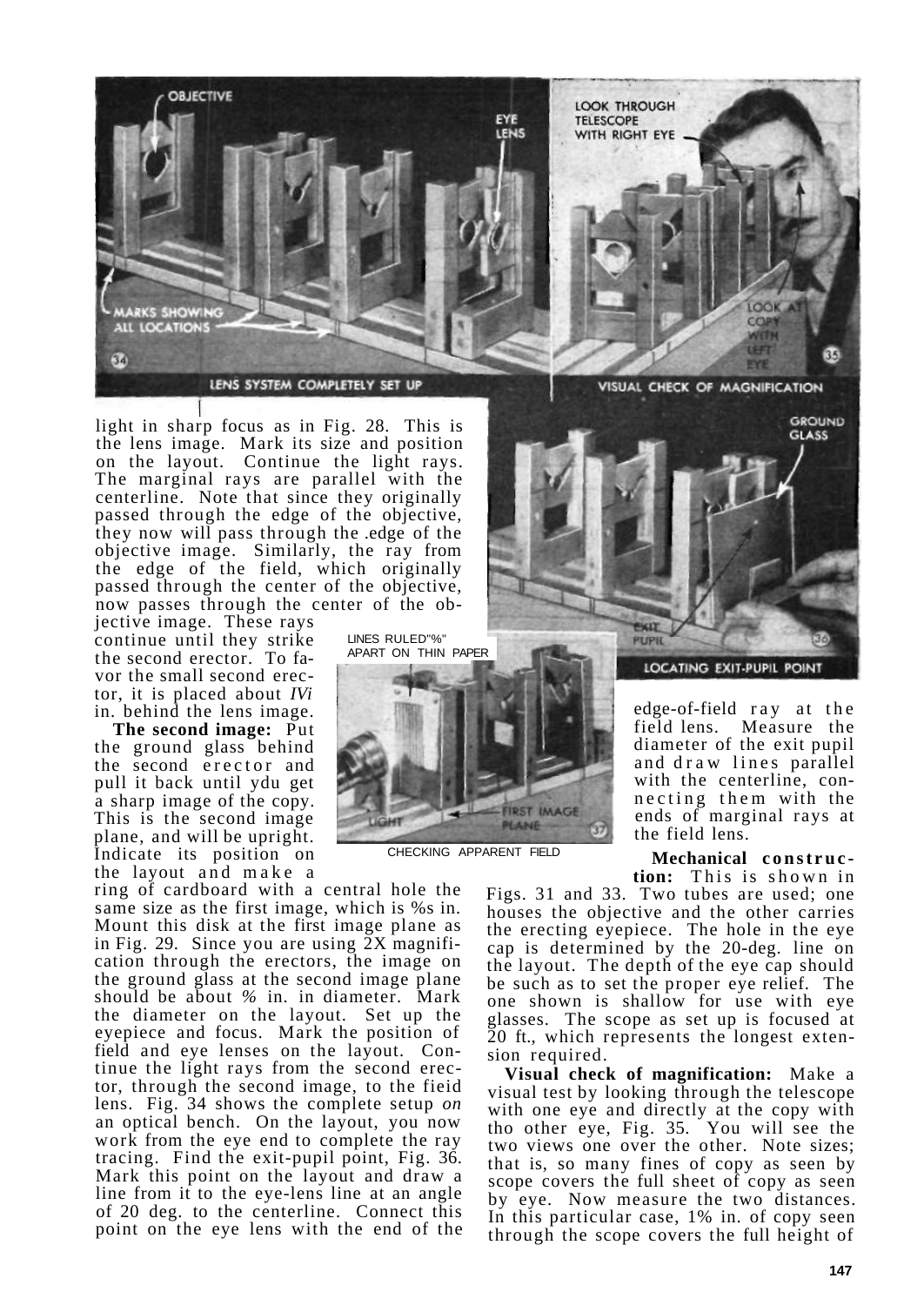

copy, 20 in. Then, 20 divided by 1.75 equals about 12X magnification.

Visual check of field: The field is checked by measuring the width of copy you can see through the scope at 20 ft. Multiply this distance in inches by 4 to get the approximate field in yards at 1000 yards. In this case, the. field at 20 ft. measures 14 in., so the field at 1000 yards will be 56 yds. This is a little less than the paper value as determined from calculation No. 8, Fig. 25. No. 8 calculation is based on maintaining a full 40-deg. apparent field, which is not always the case.

Visual check of apparent field: The apparent held angle is ths extreme angle which light rays make on reaching the eye; the true field angle is the apparent field angle divided by the magnification. Values given in Fig. 24 take a 40-deg". apparent field for granted. You can make a visual check by ruling lines *Vie,* in. apart on a sheet of tracing or other thin paper. Mount this at the first image plane and illuminate it from the objective side, Fig. 37. Count the number of lines you can see through the eyepiece. If the eyepiece is maintaining a 40-deg. field, you should see five lines. Less than this means you are not getting a 40 deg. field, the reason being that erector magnification at the second image plane makes the image too large to he viewed by a normal-size eyepiece. This merely means that the field of view will be somewhat reduced in size and calculation No. 8 cannot then be used.

Luminosity: In daylight, the pupil of your eye is about 5 mm. in diameter. Calculation No. 7,  $Fi<sub>s</sub>$ , 35, gives light percent-. age and is based on 100 percent for a 5-rn.m. pupil. At night, the pupil of your eye dilates to about 7 mm. To find luminosity of any scope as a night glass, substitute 7 for 5 in the calculation.